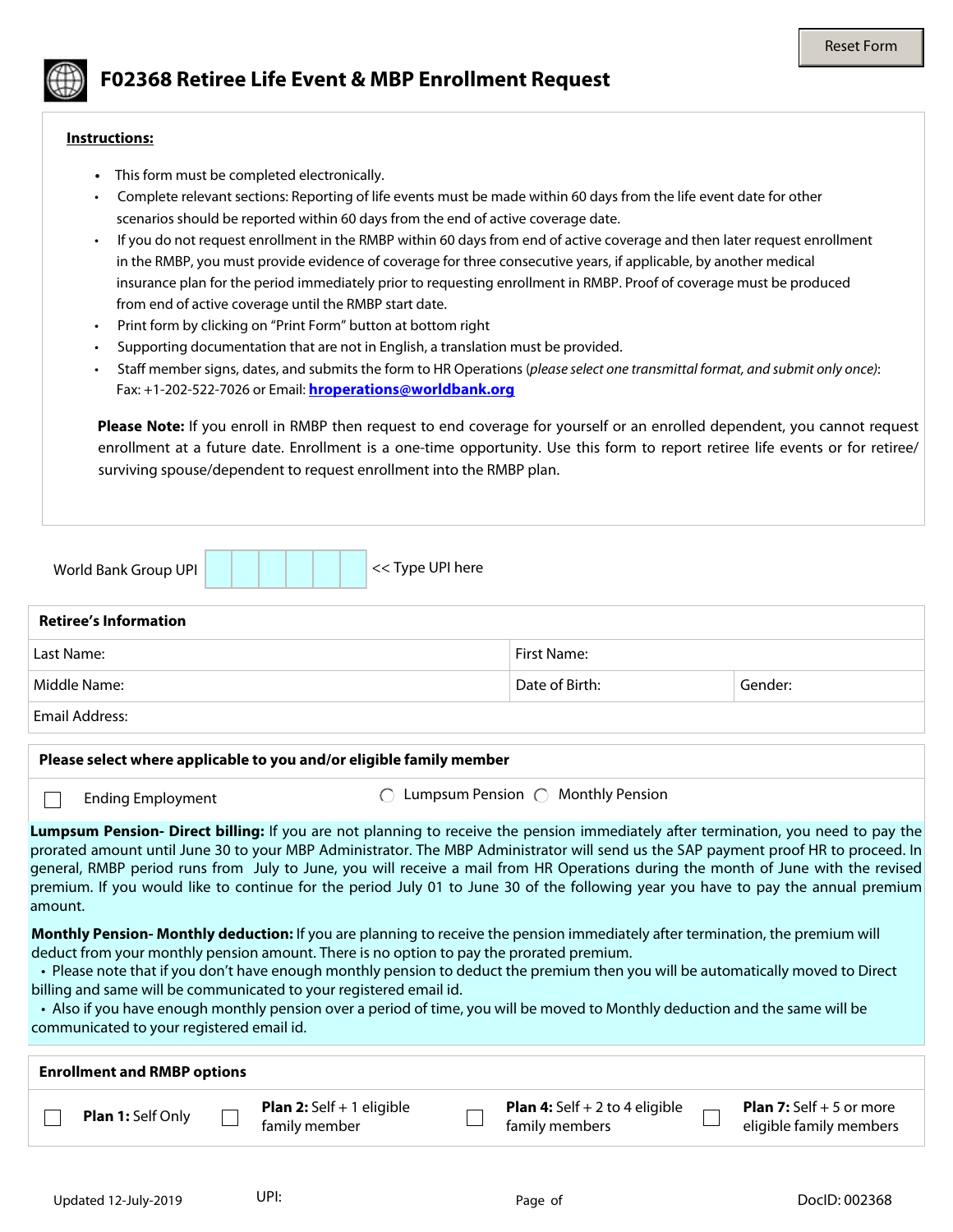|                                                                                                                                                                                                                                                                                                                                                                                                                                                                                                                                                              | Add eligible family member(s)                                                                                                                                                                                                                                                                                                                                                                                                                                                                                                                                                                                                                                                                                                                                                                     |                                                     |                                                     |                                                     |                 |                          |                      |     |  |  |
|--------------------------------------------------------------------------------------------------------------------------------------------------------------------------------------------------------------------------------------------------------------------------------------------------------------------------------------------------------------------------------------------------------------------------------------------------------------------------------------------------------------------------------------------------------------|---------------------------------------------------------------------------------------------------------------------------------------------------------------------------------------------------------------------------------------------------------------------------------------------------------------------------------------------------------------------------------------------------------------------------------------------------------------------------------------------------------------------------------------------------------------------------------------------------------------------------------------------------------------------------------------------------------------------------------------------------------------------------------------------------|-----------------------------------------------------|-----------------------------------------------------|-----------------------------------------------------|-----------------|--------------------------|----------------------|-----|--|--|
| $\mathbf{1}$                                                                                                                                                                                                                                                                                                                                                                                                                                                                                                                                                 | First Name:                                                                                                                                                                                                                                                                                                                                                                                                                                                                                                                                                                                                                                                                                                                                                                                       |                                                     | Middle Name:                                        | Last Name:                                          |                 |                          | UPI                  |     |  |  |
|                                                                                                                                                                                                                                                                                                                                                                                                                                                                                                                                                              | Relationship:                                                                                                                                                                                                                                                                                                                                                                                                                                                                                                                                                                                                                                                                                                                                                                                     |                                                     | <b>Birth Date:</b><br>Gender:                       |                                                     | Place of Birth: |                          |                      |     |  |  |
| Nationality:                                                                                                                                                                                                                                                                                                                                                                                                                                                                                                                                                 |                                                                                                                                                                                                                                                                                                                                                                                                                                                                                                                                                                                                                                                                                                                                                                                                   | <b>For Children Only:</b><br>Is child under age 26? |                                                     |                                                     |                 | $\left  \cdot \right $   |                      |     |  |  |
| 2                                                                                                                                                                                                                                                                                                                                                                                                                                                                                                                                                            | <b>First Name:</b>                                                                                                                                                                                                                                                                                                                                                                                                                                                                                                                                                                                                                                                                                                                                                                                |                                                     | Middle Name:                                        |                                                     | Last Name:      |                          |                      | UPI |  |  |
|                                                                                                                                                                                                                                                                                                                                                                                                                                                                                                                                                              | Relationship:                                                                                                                                                                                                                                                                                                                                                                                                                                                                                                                                                                                                                                                                                                                                                                                     | $\blacktriangledown$                                | $\blacktriangledown$<br>Gender:                     | <b>Birth Date:</b>                                  | Place of Birth: |                          |                      |     |  |  |
|                                                                                                                                                                                                                                                                                                                                                                                                                                                                                                                                                              | Nationality:                                                                                                                                                                                                                                                                                                                                                                                                                                                                                                                                                                                                                                                                                                                                                                                      |                                                     |                                                     | <b>For Children Only:</b><br>Is child under age 26? |                 |                          | $\blacktriangledown$ |     |  |  |
| 3                                                                                                                                                                                                                                                                                                                                                                                                                                                                                                                                                            | First Name:                                                                                                                                                                                                                                                                                                                                                                                                                                                                                                                                                                                                                                                                                                                                                                                       |                                                     | Middle Name:                                        |                                                     | Last Name:      |                          |                      | UPI |  |  |
|                                                                                                                                                                                                                                                                                                                                                                                                                                                                                                                                                              | Relationship:                                                                                                                                                                                                                                                                                                                                                                                                                                                                                                                                                                                                                                                                                                                                                                                     | $\overline{\phantom{a}}$                            | Gender:<br>$\blacktriangledown$                     | <b>Birth Date:</b>                                  |                 | Place of Birth:          |                      |     |  |  |
| Nationality:                                                                                                                                                                                                                                                                                                                                                                                                                                                                                                                                                 |                                                                                                                                                                                                                                                                                                                                                                                                                                                                                                                                                                                                                                                                                                                                                                                                   |                                                     | <b>For Children Only:</b><br>Is child under age 26? |                                                     |                 | $\vert \mathbf{v} \vert$ |                      |     |  |  |
| 4                                                                                                                                                                                                                                                                                                                                                                                                                                                                                                                                                            | First Name:                                                                                                                                                                                                                                                                                                                                                                                                                                                                                                                                                                                                                                                                                                                                                                                       |                                                     | Middle Name:                                        |                                                     | Last Name:      |                          |                      | UPI |  |  |
|                                                                                                                                                                                                                                                                                                                                                                                                                                                                                                                                                              | Relationship:                                                                                                                                                                                                                                                                                                                                                                                                                                                                                                                                                                                                                                                                                                                                                                                     |                                                     | Gender:<br>$\blacktriangledown$                     | <b>Birth Date:</b>                                  |                 | Place of Birth:          |                      |     |  |  |
| $\vert \mathbf{v} \vert$<br><b>For Children Only:</b><br>Is child under age 26?<br>Nationality:                                                                                                                                                                                                                                                                                                                                                                                                                                                              |                                                                                                                                                                                                                                                                                                                                                                                                                                                                                                                                                                                                                                                                                                                                                                                                   |                                                     |                                                     |                                                     |                 |                          |                      |     |  |  |
| 5                                                                                                                                                                                                                                                                                                                                                                                                                                                                                                                                                            | First Name:                                                                                                                                                                                                                                                                                                                                                                                                                                                                                                                                                                                                                                                                                                                                                                                       |                                                     | Middle Name:                                        |                                                     | Last Name:      |                          | UPI                  |     |  |  |
| Relationship:                                                                                                                                                                                                                                                                                                                                                                                                                                                                                                                                                |                                                                                                                                                                                                                                                                                                                                                                                                                                                                                                                                                                                                                                                                                                                                                                                                   | <b>Birth Date:</b><br>Gender:                       |                                                     | Place of Birth:                                     |                 |                          |                      |     |  |  |
| For Children Only:<br>Is child under age 26?<br>Nationality:<br>$\blacktriangledown$                                                                                                                                                                                                                                                                                                                                                                                                                                                                         |                                                                                                                                                                                                                                                                                                                                                                                                                                                                                                                                                                                                                                                                                                                                                                                                   |                                                     |                                                     |                                                     |                 |                          |                      |     |  |  |
| Active Staff MBP Coverage: If this request ends coverage for a dependent spouse in the active staff MBP, the spouse must consent to<br>the loss of coverage in writing below. A spouse losing MBP coverage may be eligible for up to 36 months of MBP continuation. The<br>spouse can never be eligible for RMBP coverage.<br>Date: and the control of the control of the control of the control of the control of the control of the control of the control of the control of the control of the control of the control of the control of the control of th |                                                                                                                                                                                                                                                                                                                                                                                                                                                                                                                                                                                                                                                                                                                                                                                                   |                                                     |                                                     |                                                     |                 |                          |                      |     |  |  |
|                                                                                                                                                                                                                                                                                                                                                                                                                                                                                                                                                              | Retiree/Surviving Spouse/Dependent Authorization and Signature                                                                                                                                                                                                                                                                                                                                                                                                                                                                                                                                                                                                                                                                                                                                    |                                                     |                                                     |                                                     |                 |                          |                      |     |  |  |
|                                                                                                                                                                                                                                                                                                                                                                                                                                                                                                                                                              | I certify that the above statements are accurate and true to the best of my knowledge. I understand the information I have provided<br>will be given to the World Bank Group's insurance administrators, I must promptly advise the World Bank Group of changes in my<br>RMBP eligibility.<br>I authorize the World Bank Group to deduct my share of the monthly costs of the RMBP from my pension payments, if applicable. If I<br>am not in receipt of the monthly World Bank Group pension payments, I agree to pay for my RMBP premiums as specified by the World<br>Bank Group. I understand that I have the right to terminate my RMBP coverage at any given point of time. I further understand that if I<br>should cancel RMBP coverage, I will not be able to re-enroll at a later date. |                                                     |                                                     |                                                     |                 |                          |                      |     |  |  |

Signature: \_\_\_\_\_\_\_\_\_\_\_\_\_\_\_\_\_\_\_\_\_\_\_\_\_\_\_\_\_\_\_\_\_\_\_\_\_\_\_\_\_\_\_\_\_\_\_\_\_\_\_\_\_\_\_\_\_\_\_\_\_\_\_\_\_\_\_\_ Date: \_\_\_\_\_\_\_\_\_\_\_\_\_\_\_\_\_\_